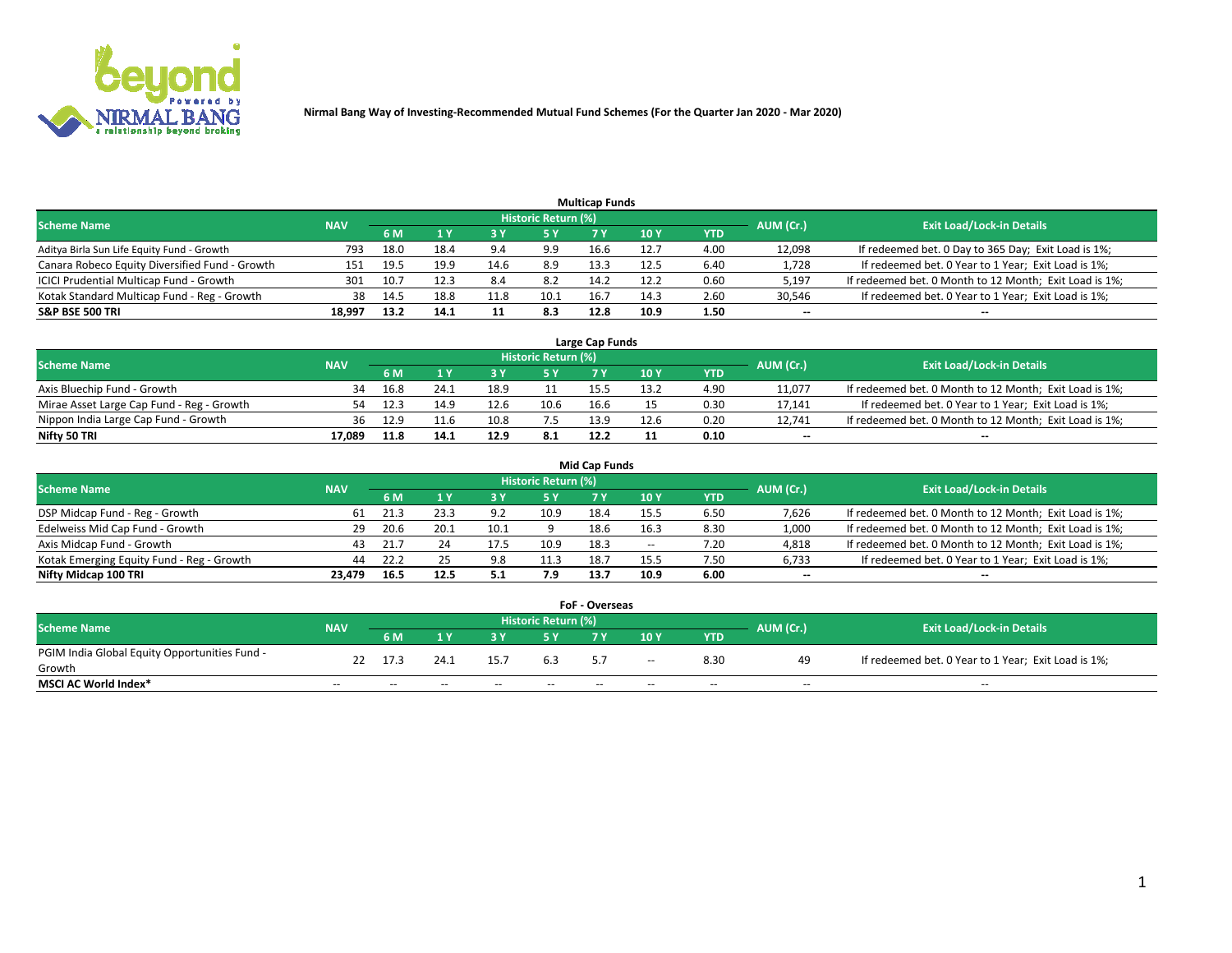

|                                                  |            |      |      |      | Historic Return (%) | Large & Midcap |      |            |                          |                                                     |
|--------------------------------------------------|------------|------|------|------|---------------------|----------------|------|------------|--------------------------|-----------------------------------------------------|
| <b>Scheme Name</b>                               | <b>NAV</b> | 6 M  |      |      | 5 Y                 |                | 10Y  | <b>YTD</b> | AUM (Cr.)                | <b>Exit Load/Lock-in Details</b>                    |
| Canara Robeco Emerging Equities - Growth         | 104        | 22.1 | 20.4 | 12.9 | 12.4                | 21.8           |      | 7.70       | 5,626                    | If redeemed bet. 0 Year to 1 Year; Exit Load is 1%; |
| Invesco India Growth Opportunities Fund - Growth | 38         | 15.8 | 18.4 | 13.5 | 9.6                 | 15.3           | 13.2 | 3.30       | 2,447                    | If redeemed bet. 0 Year to 1 Year; Exit Load is 1%; |
| Principal Emerging Bluechip Fund - Growth        | 115        | 21.6 | 19.7 | 10.5 |                     | 19.3           | 15.2 | 6.10       | 2,202                    | If redeemed bet. 0 Year to 1 Year; Exit Load is 1%; |
| NIFTY Large Midcap 250 TRI                       | 7.672      | 15.3 |      | 10.8 | 9.3                 | 14.6           | 11.9 | 3.40       | $\overline{\phantom{a}}$ | $\overline{\phantom{a}}$                            |

| <b>Focused Funds</b>             |            |      |      |  |                     |      |               |            |           |                                                        |  |  |  |
|----------------------------------|------------|------|------|--|---------------------|------|---------------|------------|-----------|--------------------------------------------------------|--|--|--|
| <b>Scheme Name</b>               | <b>NAV</b> |      |      |  | Historic Return (%) |      |               |            | AUM (Cr.) | <b>Exit Load/Lock-in Details</b>                       |  |  |  |
|                                  |            | 6 M  |      |  |                     |      | $\sqrt{10}$ Y | <b>YTD</b> |           |                                                        |  |  |  |
| Axis Focused 25 Fund - Growth    |            | 19.6 |      |  | 12.5                | 15.5 | $- -$         | 6.00       | 9.627     | If redeemed bet. 0 Month to 12 Month; Exit Load is 1%; |  |  |  |
| SBI Focused Equity Fund - Growth | 162        |      | 26.9 |  |                     |      | 17.3          | 5.80       | 7.694     | If redeemed bet. 0 Year to 1 Year; Exit Load is 1%;    |  |  |  |
| <b>S&amp;P BSE 500 TRI</b>       | 18.997     |      | 14.1 |  | 8.3                 | 12.8 | 10.9          | 1.50       | $\sim$    | $- -$                                                  |  |  |  |

|                                                |            |      |        |                     |      | <b>Small Cap Funds</b> |       |            |           |                                                     |
|------------------------------------------------|------------|------|--------|---------------------|------|------------------------|-------|------------|-----------|-----------------------------------------------------|
| <b>Scheme Name</b>                             | <b>NAV</b> |      |        | Historic Return (%) |      |                        |       |            | AUM (Cr.) | <b>Exit Load/Lock-in Details</b>                    |
|                                                |            | 6 M  |        |                     | 5 Y  |                        | 10Y   | <b>YTD</b> |           |                                                     |
| Franklin India Smaller Companies Fund - Growth |            | 9.5  | 4.2    | 1.6                 | -6.1 | 17.1                   | 15.2  | 2.90       | 7,188     | If redeemed bet. 0 Year to 1 Year; Exit Load is 1%; |
| HDFC Small Cap Fund - Growth                   | 40         | 4.9  | $-1.6$ | - 8.1               |      | 14.2                   |       | 3.10       | 9,872     | If redeemed bet. 0 Year to 1 Year; Exit Load is 1%; |
| L&T Emerging Businesses Fund - Reg - Growth    | 23         | 9.8  | 2.6    |                     | 10.1 | $ -$                   | $- -$ | 2.70       | 6,123     | If redeemed bet. 0 Year to 1 Year; Exit Load is 1%; |
| SBI Small Cap Fund - Growth                    | 58         | 21.0 | 23.1   | 13.4                | 14.1 | 24.1                   | 19    | 7.50       | 3,493     | If redeemed bet. 0 Year to 1 Year; Exit Load is 1%; |
| Nifty Smallcap 100 TRI                         | 7.591      | 14.7 | 8.5    | -1                  | 3.2  | 9.8                    |       | 5.90       | $\sim$    | $- -$                                               |

## **ELSS Schemes (Tax Saving u/s 80-C)**

| <b>Scheme Name</b>                           | <b>NAV</b> |      |      | <b>Historic Return (%)</b> |           |       |      |      | AUM (Cr.) | <b>Exit Load/Lock-in Details</b> |
|----------------------------------------------|------------|------|------|----------------------------|-----------|-------|------|------|-----------|----------------------------------|
|                                              |            | 6 M  | 1 Y  | 3 Y                        | <b>5Y</b> | 7 Y   | 10Y  | YTD  |           |                                  |
| Aditya Birla Sun Life Tax Relief 96 - Growth | 34         | 17.2 | 13.6 |                            |           | 16.5  | 12.8 | 4.70 | 10,308    | Nil                              |
| Axis Long Term Equity Fund - Growth          | 52         | 19.2 | 26.7 |                            | 11.3      | 20    |      | 6.20 | 21,997    | Nil                              |
| Canara Robeco Equity Tax Saver Fund - Growth | 74         | 19.8 | 21.4 | 14                         | 8.9       | 14    |      | 7.50 | 1,033     | Nil                              |
| Invesco India Tax Plan - Growth              | 56         | 17.2 | 18.8 | 12.7                       | 9.5       | 16.3  | 14.3 | 5.10 | 1,026     | Nil                              |
| Mirae Asset Tax Saver Fund - Reg - Growth    | 19         | 14.4 |      | 14.6                       | $- -$     | $- -$ | --   | 1.10 | 3,293     | Nil                              |
| S&P BSE 200 TRI                              | 6.140      | 12.8 | 14.3 | 11.7                       | 8.5       | 12.9  | 11.1 | 1.00 | $-$       | $- -$                            |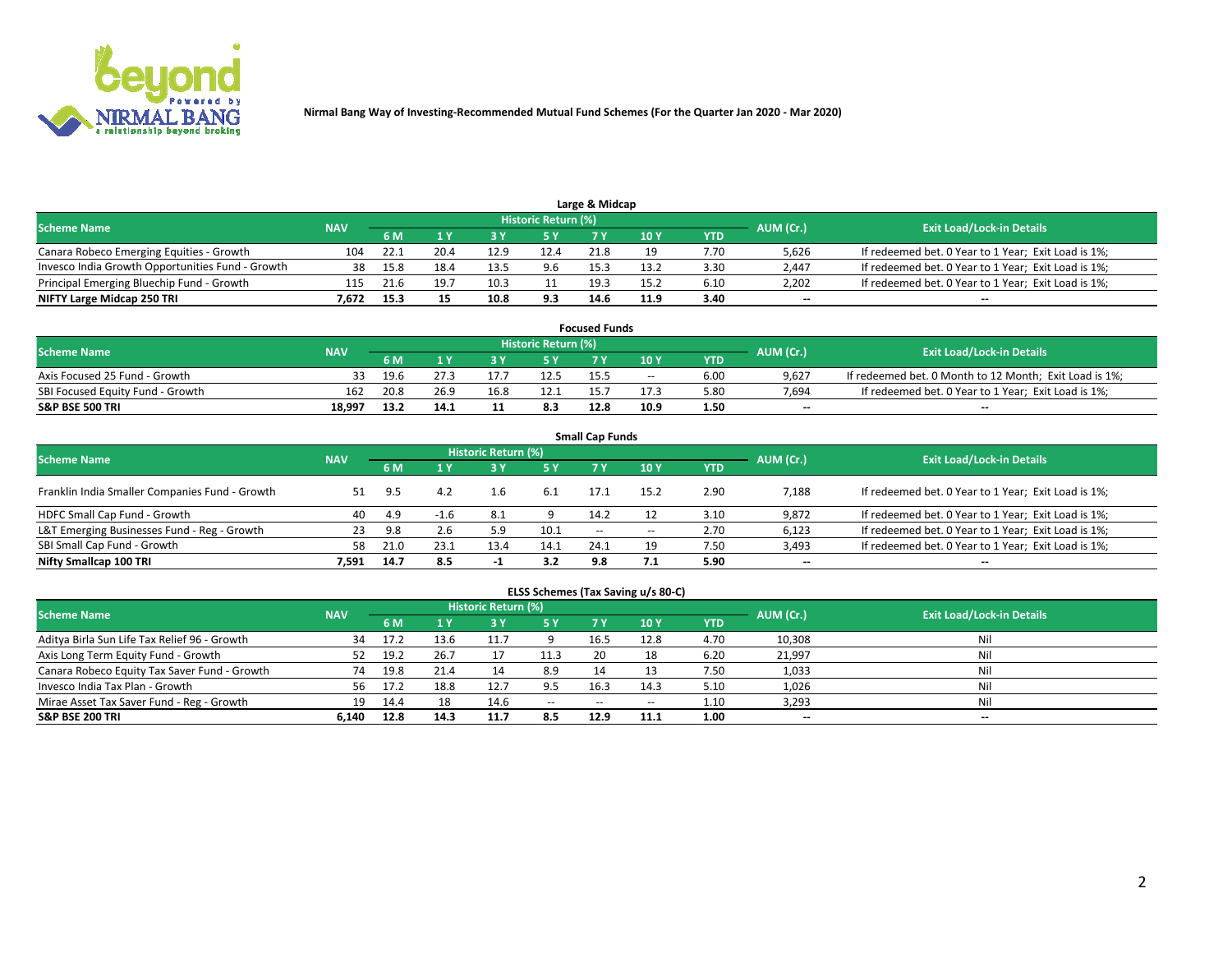

| <b>Contra/Value Fund</b>                                                                                        |        |      |      |      |      |      |                 |            |        |                                                     |  |  |  |  |
|-----------------------------------------------------------------------------------------------------------------|--------|------|------|------|------|------|-----------------|------------|--------|-----------------------------------------------------|--|--|--|--|
| <b>Historic Return (%)</b><br><b>Exit Load/Lock-in Details</b><br>AUM (Cr.)<br><b>Scheme Name</b><br><b>NAV</b> |        |      |      |      |      |      |                 |            |        |                                                     |  |  |  |  |
|                                                                                                                 |        | 6 M  |      |      | 5 Y  |      | 10 <sub>Y</sub> | <b>YTD</b> |        |                                                     |  |  |  |  |
| Kotak India EQ Contra Fund - Reg - Growth                                                                       | 57     |      | 14.8 | 13.1 | 9.1  | 13.4 | 11.6            | 2.80       | 900    | If redeemed bet. 0 Year to 1 Year; Exit Load is 1%; |  |  |  |  |
| Invesco India Contra Fund - Growth                                                                              | 52     | 17.2 | 17.1 | 12.8 | 10.1 | 17.2 | 13.5            | 5.00       | 4,751  | If redeemed bet. 0 Year to 1 Year; Exit Load is 1%; |  |  |  |  |
| UTI Value Opportunities Fund - Growth                                                                           | 67     |      | 17.9 | 10   | 5.5  |      | 11.5            | 3.60       | 4,635  | If redeemed bet. 0 Year to 1 Year; Exit Load is 1%; |  |  |  |  |
| Nippon India Value Fund - Growth                                                                                |        | 13.5 | 15.2 | 9.8  | 7.3  | 13.1 | 10.9            | 1.90       | 3,114  | If redeemed bet. 0 Year to 1 Year; Exit Load is 1%; |  |  |  |  |
| S&P BSE 500 TRI                                                                                                 | 18,997 | 13.2 | 14.1 |      | 8.3  | 12.8 | 10.9            | 1.50       | $\sim$ | --                                                  |  |  |  |  |

|                                                                           |            |      |      |                     |           | Sector/Thematic |       |            |                          |                                                        |
|---------------------------------------------------------------------------|------------|------|------|---------------------|-----------|-----------------|-------|------------|--------------------------|--------------------------------------------------------|
| <b>Scheme Name</b>                                                        | <b>NAV</b> |      |      | Historic Return (%) |           |                 |       |            | AUM (Cr.)                | <b>Exit Load/Lock-in Details</b>                       |
|                                                                           |            | 6 M  | 1 Y  | 73 Y                | <b>5Y</b> | 7 Y             | 10Y   | <b>YTD</b> |                          |                                                        |
| Canara Robeco Consumer Trends Fund - Reg -<br>Growth                      | 46         | 22.3 | 23.3 | 15.6                | 11.8      | 16.2            | 15.8  | 7.10       | 388                      | If redeemed bet. 0 Year to 1 Year; Exit Load is 1%;    |
| Mirae Asset Great Consumer Fund - Growth                                  | 38         | 18.6 | 17.2 | 16.1                | 11.6      | 16.5            | $- -$ | 2.80       | 1,004                    | If redeemed bet. 0 Year to 1 Year; Exit Load is 1%;    |
| <b>ICICI Prudential Technology Fund - Growth</b>                          | 62         | 7.4  |      | 16.3                | 7.5       | 16.9            | 16.2  | 7.20       | 418                      | If redeemed bet. 0 Day to 15 Day; Exit Load is 1%;     |
| Nippon India Pharma Fund - Growth                                         | 164        | 17.8 | 8.8  |                     | 4.6       | 13.9            | 14.3  | 7.60       | 2,451                    | If redeemed bet. 0 Year to 1 Year; Exit Load is 1%;    |
| BNP Paribas India Consumption Fund - Reg - Growth                         | 14         | 22.0 | 30.4 | $- -$               | $- -$     | $- -$           | $- -$ | 7.00       | 499                      | If redeemed bet. 0 Month to 12 Month; Exit Load is 1%; |
| ICICI Prudential Banking and Financial Services Fund -<br>Retail - Growth | 70         | 14.7 | 21.7 | 12.7                | 12.5      | 17.6            | 17.6  | $-0.30$    | 3,615                    | If redeemed bet. 0 Day to 15 Day; Exit Load is 1%;     |
| <b>S&amp;P BSE 500 TRI</b>                                                | 18.997     | 13.2 | 14.1 |                     | 8.3       | 12.8            | 10.9  | 1.50       | $\overline{\phantom{a}}$ | $- -$                                                  |

| <b>Dynamic Asset Allocation Funds</b>                      |            |           |      |                     |        |       |       |            |           |                                                          |  |  |  |
|------------------------------------------------------------|------------|-----------|------|---------------------|--------|-------|-------|------------|-----------|----------------------------------------------------------|--|--|--|
| <b>Scheme Name</b>                                         | <b>NAV</b> |           |      | Historic Return (%) |        |       |       |            |           | <b>Exit Load/Lock-in Details</b>                         |  |  |  |
|                                                            |            | <b>6M</b> | 1 Y  | <b>3Y</b>           | 5 Y    |       | 10Y   | <b>YTD</b> | AUM (Cr.) |                                                          |  |  |  |
| ICICI Prudential Balanced Advantage Fund - Reg -<br>Growth | 39         | 10.2      | 14   | 9.3                 | 8.7    | 12.2  | 12.4  | 1.10       | 28,853    | If redeemed bet. 0 Year to 1 Year; Exit Load is 1%;      |  |  |  |
| Invesco India Dynamic Equity Fund - Growth                 | 31         | 8.4       | 11.9 | 8.3                 | 7.1    | 12    | 10.7  | 2.40       | 870       | If redeemed bet. 0 Month to 3 Month; Exit Load is 0.25%; |  |  |  |
| Nippon India Balanced Advantage Fund - Growth              | 96         | 7.8       | 11.5 | 8.9                 | 6.9    | 11.8  | 11.2  | 1.90       | 2,884     | If redeemed bet. 0 Month to 12 Month; Exit Load is 1%;   |  |  |  |
| HDFC Balanced Advantage Fund - Growth                      | 200        | 6.6       | 10.8 | 9.5                 | 8      | 11.5  |       | $-0.90$    | 44,151    | If redeemed bet. 0 Year to 1 Year; Exit Load is 1%;      |  |  |  |
| SBI Dynamic Asset Allocation Fund - Reg - Growth           | 14         | 5.9       | 5.9  | 8.6                 | $\sim$ | $- -$ | $- -$ | $-0.10$    | 664       | If redeemed bet. 0 Month to 12 Month; Exit Load is 1%;   |  |  |  |
| NIFTY 50 Hybrid Composite Debt 65:35 Index                 | 10,655     | 9.3       | 13.8 | 11.3                | 8.3    | 11.1  | 10.3  | 0.80       | $\sim$    | $\overline{\phantom{a}}$                                 |  |  |  |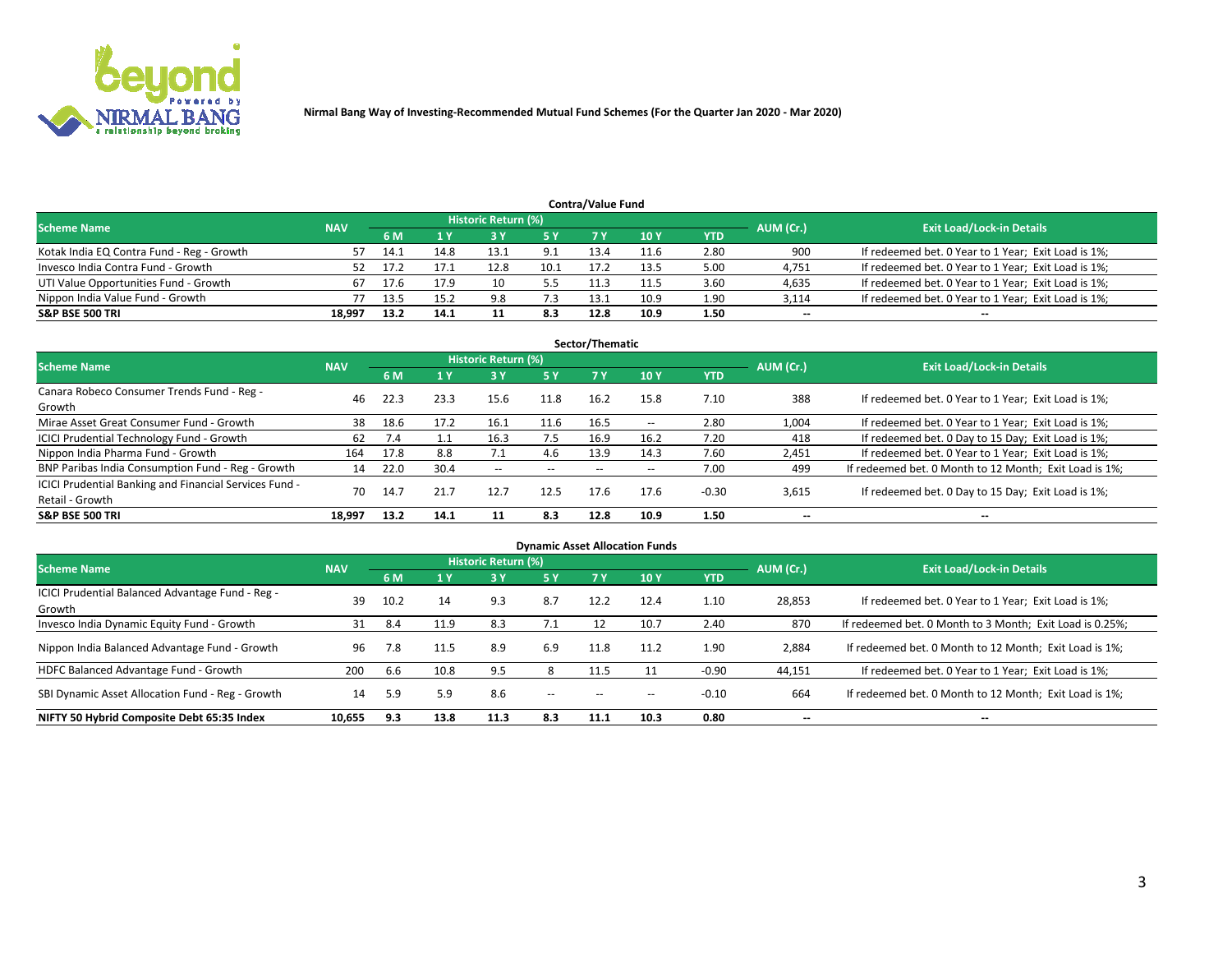

| <b>Hybrid Aggressive</b>                        |            |      |      |                            |        |                          |       |         |                          |                                                        |  |  |  |  |
|-------------------------------------------------|------------|------|------|----------------------------|--------|--------------------------|-------|---------|--------------------------|--------------------------------------------------------|--|--|--|--|
| <b>Scheme Name</b>                              | <b>NAV</b> |      |      | <b>Historic Return (%)</b> |        |                          |       |         | AUM (Cr.)                | <b>Exit Load/Lock-in Details</b>                       |  |  |  |  |
|                                                 |            | 6 M  |      |                            |        |                          | 10Y   | YTD     |                          |                                                        |  |  |  |  |
| ICICI Prudential Equity & Debt Fund - Growth    | 140        | 9.6  | 13.8 |                            | 8.3    | 13.8                     | 13.5  | $-0.40$ | 22,390                   | If redeemed bet. 0 Year to 1 Year; Exit Load is 1%;    |  |  |  |  |
| Mirae Asset Hybrid - Equity Fund - Reg - Growth | 16         | 10.0 | 13.9 | 10.8                       | $\sim$ | $\overline{\phantom{a}}$ | $- -$ | 0.10    | 3,380                    | If redeemed bet. 0 Year to 1 Year; Exit Load is 1%;    |  |  |  |  |
| SBI Equity Hybrid Fund - Growth                 | 151        | 13.8 | 20   | 12.5                       | 9.7    | 14.9                     | 12.6  | 3.40    | 32,585                   | If redeemed bet. 0 Month to 12 Month; Exit Load is 1%; |  |  |  |  |
| Canara Robeco Equity Hybrid Fund - Growth       | 175        | 14.9 |      | 11.6                       | 9.3    | 13.9                     | 12.8  | 4.40    | 3,000                    | If redeemed bet. 0 Year to 1 Year; Exit Load is 1%;    |  |  |  |  |
| NIFTY 50 Hybrid Composite Debt 65:35 Index      | 10,655     | 9.3  | 13.8 | 11.3                       | 8.3    | 11.1                     | 10.3  | 0.80    | $\overline{\phantom{a}}$ | $- -$                                                  |  |  |  |  |

|                                            | <b>Arbitrage Fund</b> |           |                                  |     |     |     |  |      |        |                                                          |  |  |  |  |
|--------------------------------------------|-----------------------|-----------|----------------------------------|-----|-----|-----|--|------|--------|----------------------------------------------------------|--|--|--|--|
| Scheme Name                                | <b>NAV</b>            | AUM (Cr.) | <b>Exit Load/Lock-in Details</b> |     |     |     |  |      |        |                                                          |  |  |  |  |
|                                            |                       | 1 M       | ßΜ                               | 6 M |     |     |  | YTD  |        |                                                          |  |  |  |  |
| IDFC Arbitrage Fund - Reg - Growth         | 25.                   | -59       |                                  |     | 6.2 |     |  | 6.60 | 12.224 | If redeemed bet. 0 Month to 1 Month; Exit Load is 0.25%; |  |  |  |  |
| Kotak Equity Arbitrage Fund - Reg - Growth | 28                    | 59        |                                  |     | 6.2 |     |  | 6.40 | 17,856 | If redeemed bet. 0 Day to 30 Day; Exit Load is 0.25%;    |  |  |  |  |
| Nippon India Arbitrage Fund - Growth       | 20                    | 6.4       |                                  |     | 6.2 | b.: |  | 6.70 | 10.497 | If redeemed bet. 0 Month to 1 Month; Exit Load is 0.25%; |  |  |  |  |

|                                          | <b>Equity Saver</b> |           |                                  |                          |                          |               |               |            |                          |                                                        |  |  |  |  |
|------------------------------------------|---------------------|-----------|----------------------------------|--------------------------|--------------------------|---------------|---------------|------------|--------------------------|--------------------------------------------------------|--|--|--|--|
| Scheme Name                              | <b>NAV</b>          | AUM (Cr.) | <b>Exit Load/Lock-in Details</b> |                          |                          |               |               |            |                          |                                                        |  |  |  |  |
|                                          |                     | 6 M       |                                  |                          | 5 Y                      |               | $\sqrt{10}$ Y | <b>YTD</b> |                          |                                                        |  |  |  |  |
| Axis Equity Saver Fund - Reg - Growth    |                     |           | 10.8                             |                          | $\sim$                   | $-$           | $- -$         | 2.30       | 820                      | If redeemed bet. 0 Month to 12 Month; Exit Load is 1%; |  |  |  |  |
| Kotak Equity Savings Fund - Reg - Growth |                     | ה י       | 9.4                              |                          |                          | $\sim$ $\sim$ | $- -$         | 1.40       | 1,804                    | If redeemed bet. 0 Year to 1 Year; Exit Load is 1%;    |  |  |  |  |
| CRISIL Hybrid 50+50 - Moderate Index*    |                     | $- -$     | $-$                              | $\overline{\phantom{a}}$ | $\overline{\phantom{a}}$ | $\sim$        | --            | $\sim$     | $\overline{\phantom{a}}$ | $- -$                                                  |  |  |  |  |

| <b>Liquid Funds</b>              |            |      |     |                            |      |        |            |                 |           |                                  |  |  |  |  |
|----------------------------------|------------|------|-----|----------------------------|------|--------|------------|-----------------|-----------|----------------------------------|--|--|--|--|
| Scheme Name                      | <b>NAV</b> |      |     | <b>Historic Return (%)</b> |      |        | <b>YTM</b> | Avg             | AUM (Cr.) | <b>Exit Load/Lock-in Details</b> |  |  |  |  |
|                                  |            | 1 W. | 2 W | 1 M                        | 3 M  | 71 Y   |            | <b>Maturity</b> |           |                                  |  |  |  |  |
| Axis Liquid Fund - Growth        | 2,176      |      |     |                            | 5.2  |        | 5.38       | 0.10            | 33,800    | *Ref Footnote                    |  |  |  |  |
| IDFC Cash Fund - Reg - Growth    | 2.374      |      |     |                            |      |        | 5.21       | 0.08            | 9,799     | *Ref Footnote                    |  |  |  |  |
| Kotak Liquid Fund - Reg - Growth | 3,971      |      |     |                            | ۰۰ ت |        |            | 0.09            | 29,452    | *Ref Footnote                    |  |  |  |  |
| <b>CRISIL Liquid Fund Index</b>  | $\sim$     | D.L  | 5.9 |                            | 5.7  | $\sim$ | $-$        | $\sim$          | $\sim$    | $\sim$                           |  |  |  |  |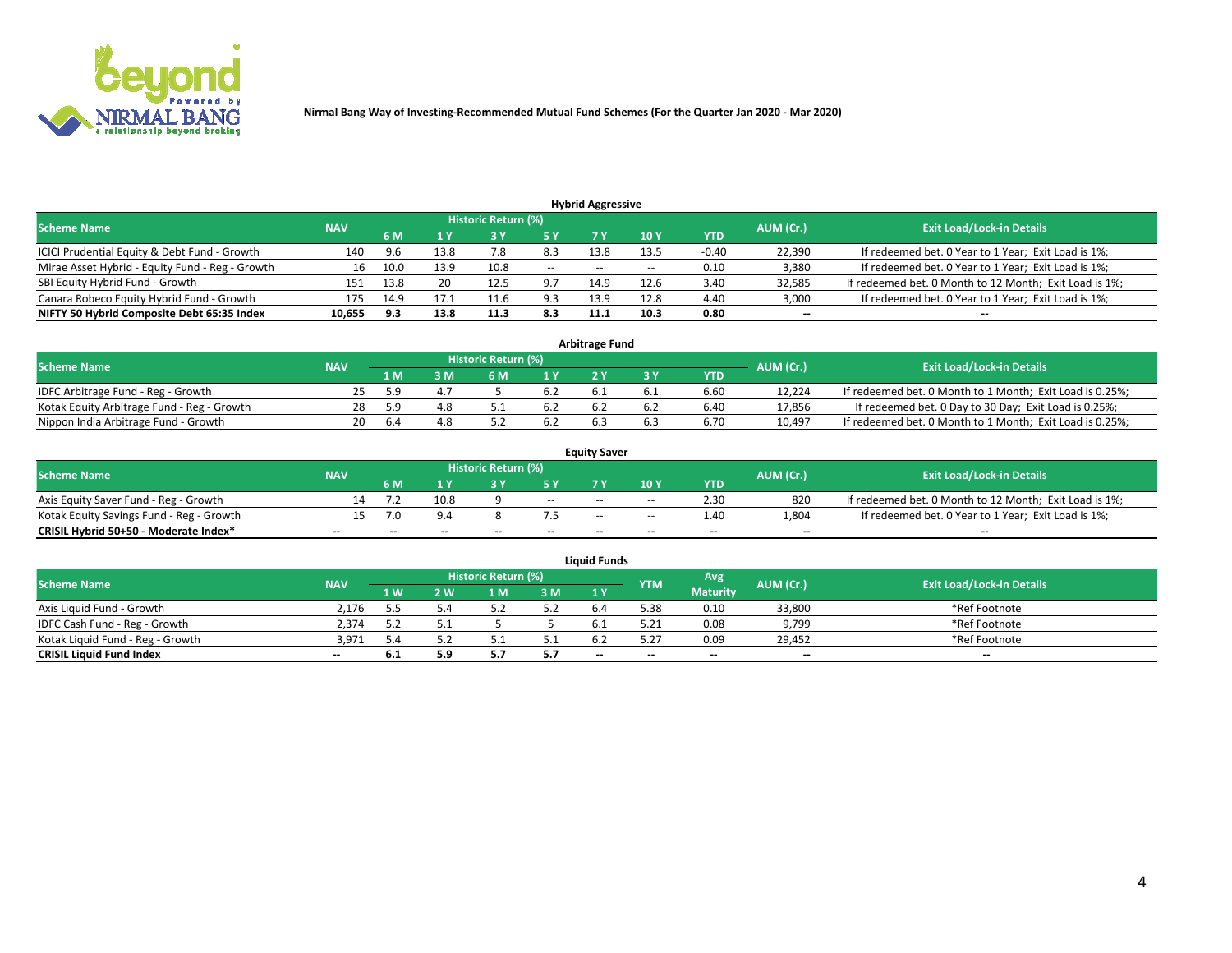

| <b>Ultra Short Fund</b>                       |            |      |     |                     |        |            |            |                 |           |                                  |  |  |  |  |
|-----------------------------------------------|------------|------|-----|---------------------|--------|------------|------------|-----------------|-----------|----------------------------------|--|--|--|--|
| <b>Scheme Name</b>                            | <b>NAV</b> |      |     | Historic Return (%) |        |            | <b>YTM</b> | Avg             | AUM (Cr.) | <b>Exit Load/Lock-in Details</b> |  |  |  |  |
|                                               |            | 1 M' | 3 M | 6 M                 | 1 Y    | <b>3 Y</b> |            | <b>Maturity</b> |           |                                  |  |  |  |  |
| IDFC Ultra Short Term Fund - Reg - Growth     |            | 6.3  |     |                     |        | $-$        | 5.83       | 0.46            | 5.468     | Nil                              |  |  |  |  |
| Sundaram Ultra Short Term Fund - Reg - Growth |            |      | 4.9 |                     | $\sim$ | --         | 5.75       | 0.40            | 339       | Nil                              |  |  |  |  |
| L&T Ultra Short Term Fund - Growth            | 32         | -6.0 | 5.6 |                     |        |            | 5.85       | 0.46            | 2,666     | Nil                              |  |  |  |  |
| <b>NIFTY Ultra Short Duration Debt Index</b>  | 4,030      | 6.8  | 6.4 | 6.6                 | 7.6    |            | --         | $-$             | $- -$     | $- -$                            |  |  |  |  |

| <b>Money Market Fund</b>                                   |            |     |     |                     |           |    |                          |                 |           |                                  |  |  |  |
|------------------------------------------------------------|------------|-----|-----|---------------------|-----------|----|--------------------------|-----------------|-----------|----------------------------------|--|--|--|
| <b>Scheme Name</b>                                         | <b>NAV</b> |     |     | Historic Return (%) |           |    | <b>YTM</b>               | 'Avg            | AUM (Cr.) | <b>Exit Load/Lock-in Details</b> |  |  |  |
|                                                            |            | 1 M | 3 M | 6 M                 | <b>1Y</b> | 3Y |                          | <b>Maturity</b> |           |                                  |  |  |  |
| Aditya Birla Sun Life Money Manager Fund - Reg -<br>Growth | 267        |     | 6.4 | 6.6                 | 7.9       |    | 5.91                     | $\sim$          | 12,504    | Nil                              |  |  |  |
| Franklin India Savings Fund - Growth                       |            | 6.2 | 5.9 | 6.7                 | 8.1       |    | 5.75                     | $\sim$          | 4,741     | Nil                              |  |  |  |
| Nippon India Money Market Fund - Growth                    | 3.010      | 6.4 | 6.1 | 6.6                 | 7.8       |    | 5.81                     | 0.35            | 4,540     | Nil                              |  |  |  |
| <b>CRISIL Liquid Fund Index</b>                            | $- -$      |     |     | 5.8                 | $\sim$    | -- | $\overline{\phantom{a}}$ | $\sim$          | $\sim$    | $\sim$                           |  |  |  |

| <b>Short Term Fund</b>                          |            |      |     |                     |      |           |            |                 |           |                                  |  |  |  |  |
|-------------------------------------------------|------------|------|-----|---------------------|------|-----------|------------|-----------------|-----------|----------------------------------|--|--|--|--|
| <b>Scheme Name</b>                              | <b>NAV</b> |      |     | Historic Return (%) |      |           | <b>YTM</b> | Avg             | AUM (Cr.) | <b>Exit Load/Lock-in Details</b> |  |  |  |  |
|                                                 |            | 1 M  | 3 M | 6 M                 | 1Y   | <b>3Y</b> |            | <b>Maturity</b> |           |                                  |  |  |  |  |
| Axis Short Term Fund - Growth                   | 22         | 15.5 | 9.8 | 9.4                 | 10.3 |           | 6.63       | 2.20            | 4,939     | Nil                              |  |  |  |  |
| HDFC Short Term Debt Fund - Growth              | 23.        | 17.6 |     | 10.3                | 10.5 | 8.1       | 7.07       | 3.06            | 11,026    | Nil                              |  |  |  |  |
| IDFC Bond Fund - Short Term Plan - Reg - Growth | 41         | 15.8 | 9.2 | 9.3                 | 10.1 |           | 6.62       | 2.21            | 11,979    | Nil                              |  |  |  |  |
| Kotak Bond Short Term Fund - Reg - Growth       | 38         | 16.2 | 9.6 | 9.2                 | 10.1 |           | 6.88       | 2.42            | 11,400    | Nil                              |  |  |  |  |
| L&T Short Term Bond Fund - Reg - Growth         |            | 14.2 | 8.4 | 8.7                 | 9.7  |           | 6.48       | 2.11            | 5,450     | Nil                              |  |  |  |  |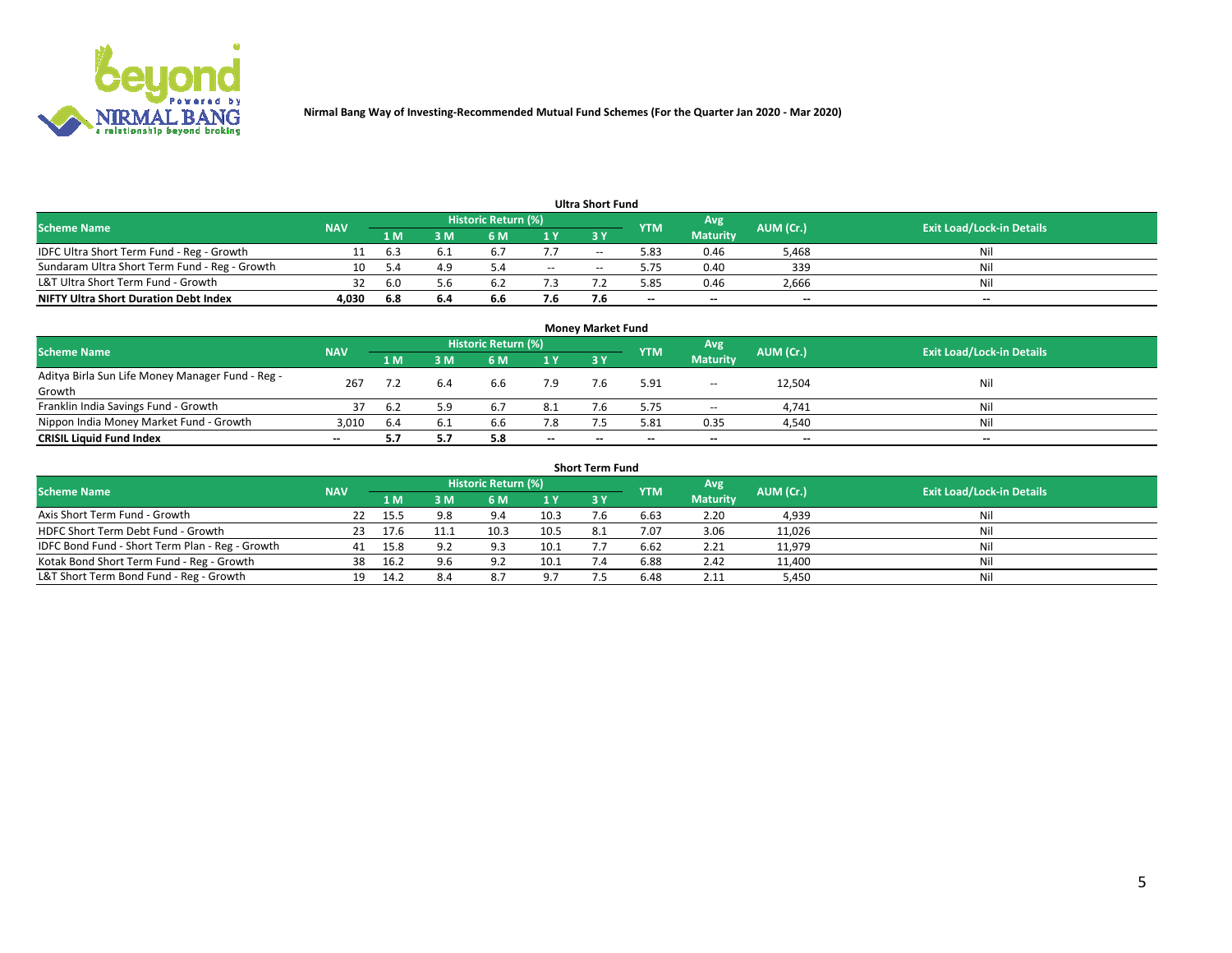

| <b>Low Duration Fund</b>                  |            |     |     |                     |                |           |            |                 |           |                                  |  |  |  |
|-------------------------------------------|------------|-----|-----|---------------------|----------------|-----------|------------|-----------------|-----------|----------------------------------|--|--|--|
| <b>Scheme Name</b>                        | <b>NAV</b> |     |     | Historic Return (%) |                |           | <b>YTM</b> | Avg             | AUM (Cr.) | <b>Exit Load/Lock-in Details</b> |  |  |  |
|                                           |            | 1 M | ያ M | 6 M                 | 1 <sub>V</sub> | <b>3V</b> |            | <b>Maturity</b> |           |                                  |  |  |  |
| Axis Treasury Advantage Fund - Growth     | 2.242      |     |     |                     | 8.7            |           | 5.99       | 0.78            | 5,239     | Nil                              |  |  |  |
| Canara Robeco Savings Fund - Reg - Growth |            |     | b.4 |                     |                |           | 5.87       | 0.80            | 1,135     | Nil                              |  |  |  |
| IDFC Low Duration Fund - Reg - Growth     | 28         | 9.6 |     |                     | 8.4            |           | .96ذ       | 0.90            | 5.804     | Nil                              |  |  |  |

| <b>Banking &amp; PSU Bond Funds</b>            |            |      |      |                            |      |           |            |                 |           |                                  |  |  |  |
|------------------------------------------------|------------|------|------|----------------------------|------|-----------|------------|-----------------|-----------|----------------------------------|--|--|--|
| <b>Scheme Name</b>                             | <b>NAV</b> |      |      | <b>Historic Return (%)</b> |      |           | <b>YTM</b> | Avg             | AUM (Cr.) | <b>Exit Load/Lock-in Details</b> |  |  |  |
|                                                |            | 1 M  | sм   | 6 M                        |      | <b>3Y</b> |            | <b>Maturity</b> |           |                                  |  |  |  |
| HDFC Banking and PSU Debt Fund - Reg - Growth  |            | 19.2 | 11.4 | 10.6                       |      |           | 7.28       | 3.16            | 4,896     | Ni                               |  |  |  |
| Kotak Banking and PSU Debt Fund - Reg - Growth |            | 19.4 |      | 10.4                       | 11.7 | 8.4       | 6.93       | 3.29            | 4.553     | Ni                               |  |  |  |
| IDFC Banking & PSU Debt Fund - Reg - Growth    |            | 19.9 | 10.8 | 10.6                       |      |           |            | 3.10            | 13.030    | Ni                               |  |  |  |

| <b>Corporate Bond Funds</b>                         |            |      |      |                     |      |            |            |                 |           |                                                         |  |  |  |
|-----------------------------------------------------|------------|------|------|---------------------|------|------------|------------|-----------------|-----------|---------------------------------------------------------|--|--|--|
| <b>Scheme Name</b>                                  | <b>NAV</b> |      |      | Historic Return (%) |      |            | <b>YTM</b> | Avg             | AUM (Cr.) | <b>Exit Load/Lock-in Details</b>                        |  |  |  |
|                                                     |            | 1 M  | 3 M  | 6 M                 | 1 Y  | <b>3 Y</b> |            | <b>Maturity</b> |           |                                                         |  |  |  |
| ICICI Prudential Corporate Bond Fund - Reg - Growth |            | 14.7 | 9.8  | 9.5                 | 10.3 |            | 6.76       | 2.26            | 12,074    | Nil                                                     |  |  |  |
| L&T Triple Ace Bond Fund - Reg - Growth             |            | 29.4 | 16.5 | 10.9                | 15.3 | 8.3        | 7.59       | 8.39            | 2.474     | If redeemed bet. 0 Month to 3 Month; Exit Load is 0.5%; |  |  |  |
| Kotak Corporate Bond Fund - Std - Growth            | 2,679      | 12.8 | 8.5  | 8.9                 | 9.9  | -8.1       | 6.63       | 1.62            | 4,523     | Nil                                                     |  |  |  |

| <b>Credit Risk Fund</b>                    |            |      |      |                     |      |     |               |                 |           |                                                           |  |  |  |
|--------------------------------------------|------------|------|------|---------------------|------|-----|---------------|-----------------|-----------|-----------------------------------------------------------|--|--|--|
| <b>Scheme Name</b>                         | <b>NAV</b> |      |      | Historic Return (%) |      |     | <b>YTM</b>    | Avg             | AUM (Cr.) | <b>Exit Load/Lock-in Details</b>                          |  |  |  |
|                                            |            | 1 M  | IM   | 6 M                 | 1 Y  | 3Y  |               | <b>Maturity</b> |           |                                                           |  |  |  |
| ICICI Prudential Credit Risk Fund - Growth | 22         | 18.1 | 13.2 | 11.6                | 10.6 |     | 9.41          | 2.30            | 12,381    | If redeemed bet. 0 Year to 1 Year; Exit Load is 1%;       |  |  |  |
| Kotak Credit Risk Fund - Reg - Growth      | 22.        | 17.4 |      | 10.8                | 9.9  |     | $8.7^{\circ}$ | 2.44            | 5,104     | If redeemed bet. 0 Year to 1 Year; Exit Load is 1%;       |  |  |  |
|                                            |            |      |      |                     |      |     |               |                 |           | If redeemed bet. 0 Month to 12 Month; Exit Load is 3%; If |  |  |  |
| SBI Credit Risk Fund - Growth              |            | 16.8 | 9.1  |                     |      | 6.8 | 8.69          | $\sim$          | 5,055     | redeemed bet. 12 Month to 24 Month; Exit Load is 1.5%; If |  |  |  |
|                                            |            |      |      |                     |      |     |               |                 |           | redeemed bet. 24 Month to 36 Month; Exit Load is 0.75%;   |  |  |  |